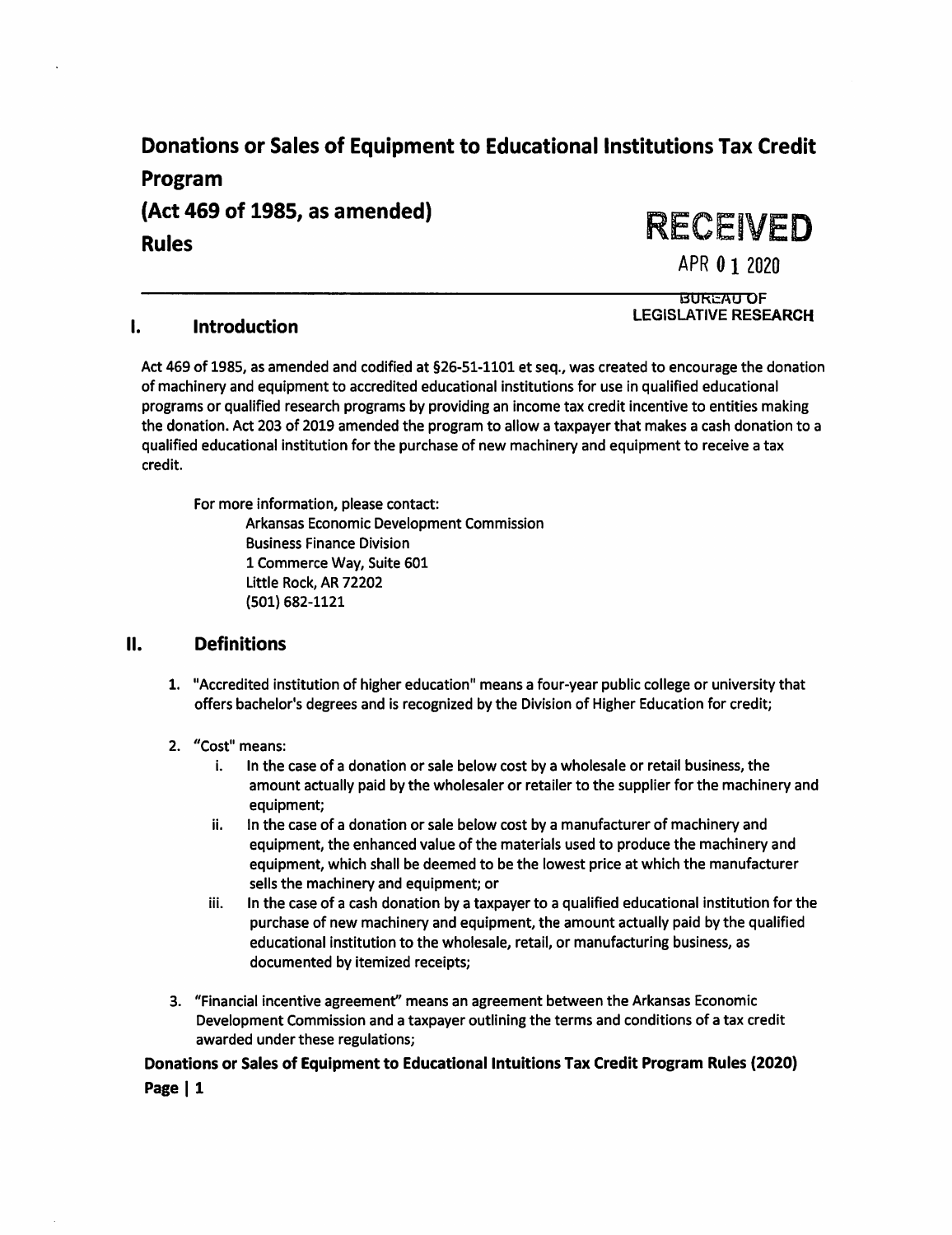- 4. "Machinery and equipment" means tangible personal property used in connection with a qualified education program or a qualified research program that has been approved for a tax credit under rules prescribed by the Department of Finance and Administration;
- 5. "New" means the machinery and equipment are state-of-the-art machinery and equipment that have:
	- i. Never been used except for normal testing by the manufacturer to ensure that the machinery or equipment is of a proper quality and in good working order; or
	- ii. Been used by the retailer or wholesaler solely for the purpose of demonstrating the product to customers for sale;
- 6. "Qualified education program" means a program conducted by a qualified educational institution under rules prescribed by the Division of Higher Education for programs in colleges, universities, or junior colleges, by the Division of Career and Technical Education for programs in vocational technical training schools and by the Division of Elementary and Secondary Education for programs in secondary schools, all of which programs are for the purpose of promoting the use of new machinery and equipment for classroom, laboratory, and other educational instruction;
- 7. "Qualified educational institution" means:
	- A public university, college, junior college, or vocational technical training school located i. in and supported by the State of Arkansas;
	- A private university, college, junior college, or vocational technical training school located ii. in Arkansas and qualified for tax-exempt status under the Income Tax Act of 1929, § 26-51-101 et seq.; and
	- iii. A public secondary school;
- 8. "Qualified research expenditures" means the sum of any amounts that are paid or incurred by a taxpayer during the taxable year in funding a qualified research program that has been approved for tax credit treatment under rules promulgated by the Department of Finance and Administration;
- 9. "Qualified research program" means a program of applied or basic research undertaken by a qualified educational institution that applies the findings of the research or other existing knowledge toward discovering new scientific knowledge that has specific commercial objectives with respect to new products, services, processes, or methods;
- 10. "Research park authority" means a public entity created under the Research Park Authority Act, §14-144-101 et seq., to provide facilities and support for businesses engaged in research and development in pursuit of economic development opportunities; and
- 11. "State-of-the-art-machinery and equipment" means machinery and equipment that are of the same type, design, and capability as like machinery and equipment that are currently sold or manufactured by the donee for sale to customers.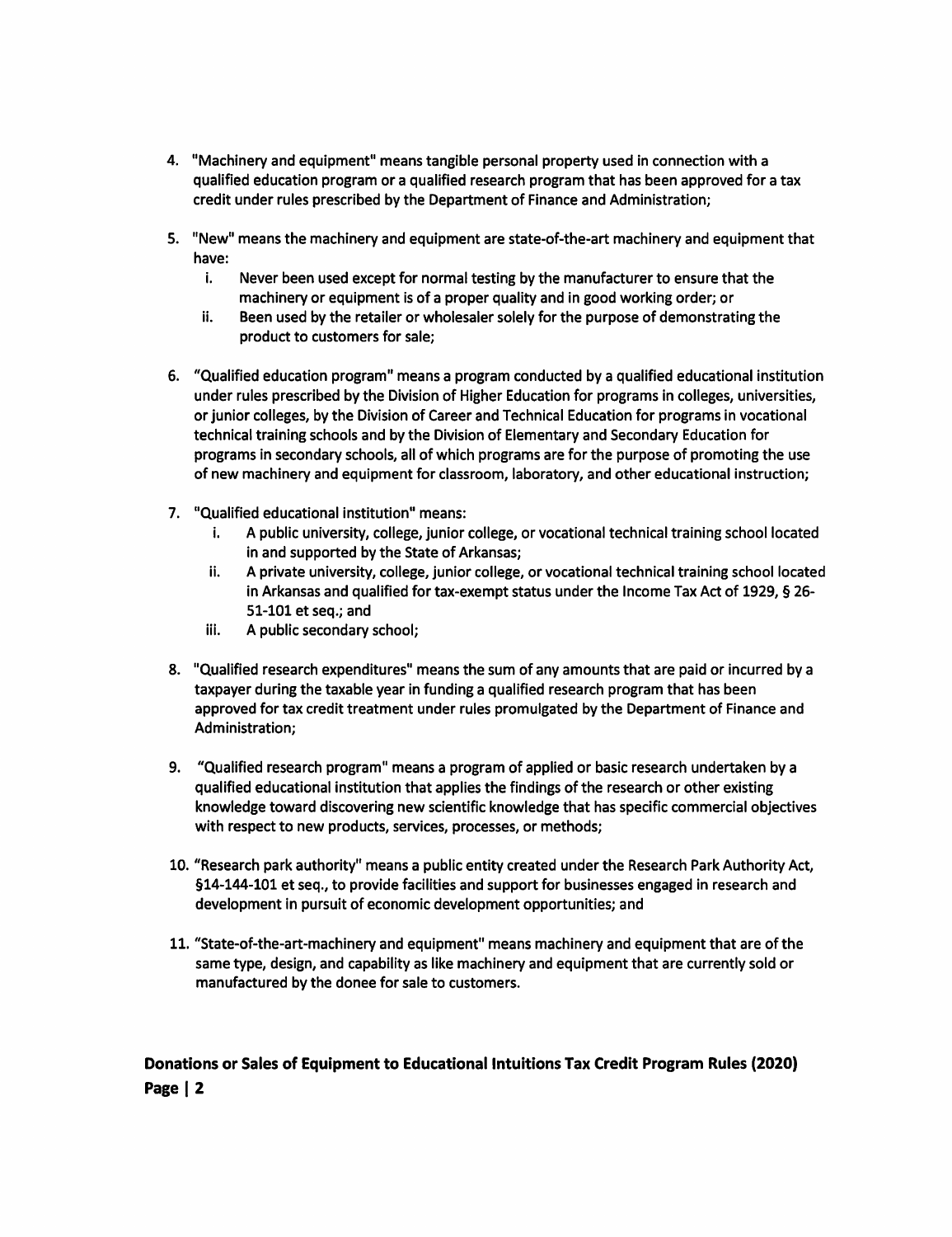#### **Application For Credit Approval**  $III.$

- A. A taxpayer seeking a credit under this program shall submit an original application and one (1) copy to the Executive Director of the Arkansas Economic Development Commission on the forms provided by the agency.
- B. The Executive Director of the Arkansas Economic Development Commission shall review each application submitted and shall either:
	- i. Approve the application; or
	- ii. Reject the application and notify the applicant of the deficiencies in the application.
- C. An applicant that receives approval shall sign a financial incentive agreement with, and in a form specified by, the Arkansas Economic Development Commission. The financial incentive agreement must be signed before the taxpayer makes the donation or sale to a qualified educational institution or qualified research program. An expenditure made before the approval date of the signed financial incentive agreement shall be denied a credit under this program.
- D. An applicant may resubmit a rejected application after addressing any deficiencies identified by the Executive Director of the Arkansas Economic Development Commission.
- E. The Executive Director of the Arkansas Economic Development Commission and the Director of the Division of Higher Education must approve a qualified research expenditure as part of a qualified research program.

#### IV. **Credit Granted**

- A. A taxpayer may be granted an Arkansas corporate income tax credit or Arkansas individual income tax credit for donations and sales of new machinery and equipment, or both, to a qualified educational institution in connection with a qualified education program or a qualified research program. The amount of the credit to a taxpayer shall be thirty-three percent (33%) of the:
	- i. Cost of the machinery and equipment donated for new machinery and equipment;
	- ii. Amount by which the cost is reduced for below cost machinery and equipment; and
	- iii. Cash donation used by the educational institution to purchase new machinery and equipment from a wholesale, retail, or manufacturing business.
- B. A taxpayer may be granted an Arkansas corporate income tax credit or Arkansas individual income tax credit equal to thirty-three percent (33%) of the qualified research expenditures of a taxpayer in a qualified research program.
- C. A taxpayer may be granted an Arkansas corporate income tax credit or Arkansas individual income tax credit equal to thirty-three percent (33%) of the donation (whether of machinery or equipment, sale below costs, or cash) made to an accredited higher education institution to support a research park authority. This donation must also directly or indirectly support research funded by one or more of the following federal agencies:
	- i. The National Science Foundation;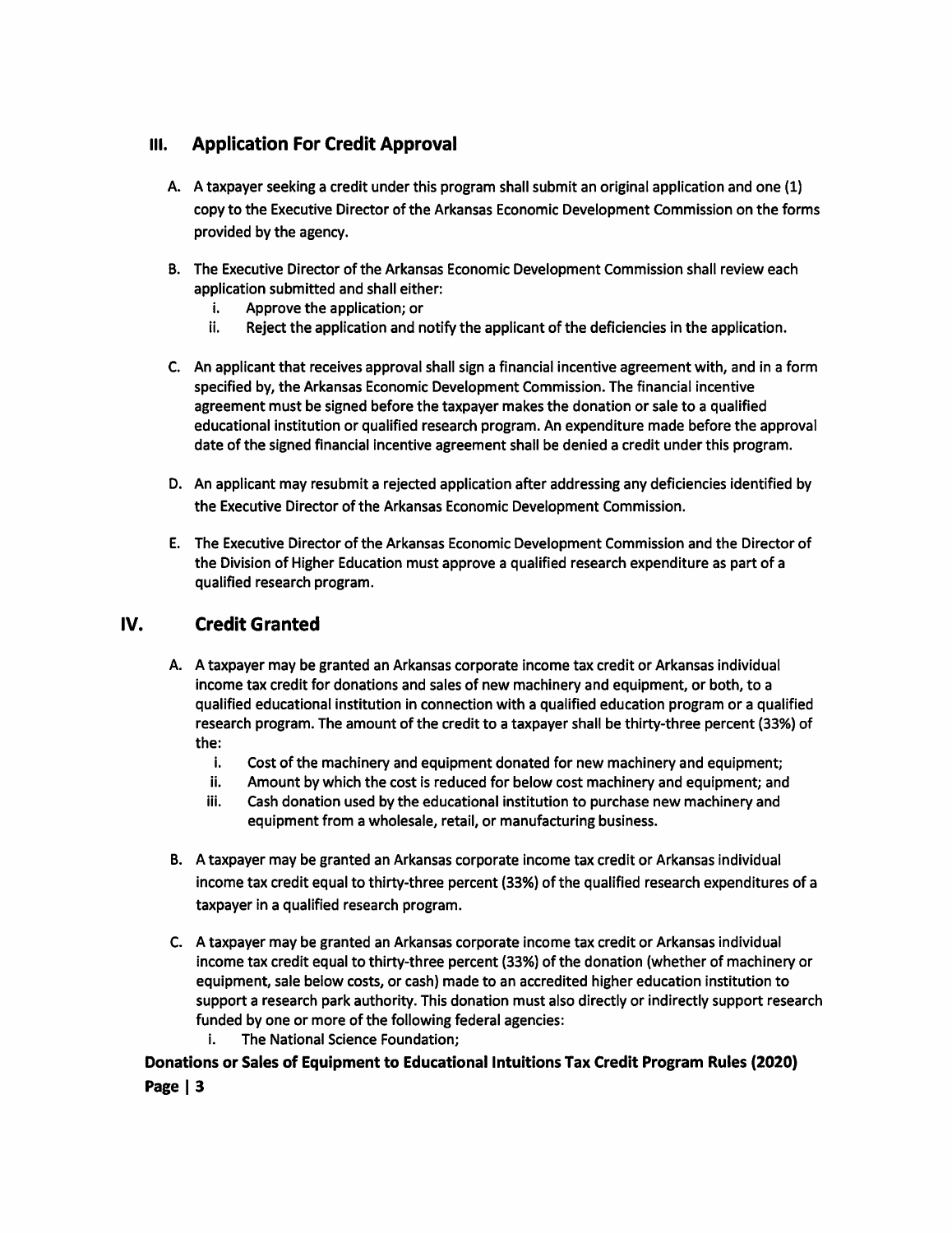- ii. The National Institutes of Health:
- iii. The U.S. Department of Energy;
- iv. The U.S. Department of Defense;
- The U.S. Environmental Protection Agency; v.
- vi. The National Aeronautics and Space Administration;
- vii. The U.S. Department of Agriculture;
- viii. The U.S. Department of Transportation;
- The U.S. Department of Commerce; ix.
- The U.S. Department of Education; and x.
- xi. The U.S. Department of Homeland Security
- D. Tax credits are allowed for up to one hundred percent (100%) of the net tax liability of the taxpayer after all other credits and reductions in tax have been calculated.
- E. The credit must be claimed in the tax year that the qualified research expenditure, donation, or sale was made. All or part of any unused credit may be carried forward to the next succeeding tax year and annually thereafter for a total period of nine (9) years succeeding the year in which the credit was earned or until the credits are exhausted, whichever occurs first.
- F. A taxpayer awarded any tax credit under this program for any expense or contribution may not take a deduction under the Arkansas income tax law for the same expense or contribution.
- G. Tax credits issued under this program may not be sold or transferred.

#### V. **Documentation Required**

To claim the credit granted for this program, the taxpayer shall provide the following documents to the Executive Director of the Arkansas Economic Development Commission for each piece of machinery and equipment donated, sold below cost, or purchased by a qualified educational institution with a cash donation:

- A. An affidavit from the receiving qualified educational institution that includes:
	- A statement that the educational intuition received the machinery and equipment; j.
	- ii. A statement that the machinery and equipment are new within the meaning of this program;
	- iii. If applicable, a statement of the amount that the education institution paid for machinery and:
	- iv. A statement indicating whether the educational institution received the machinery and equipment as a donation; purchased the machinery and equipment below cost; or purchased the machinery and equipment with a cash donation provided by the taxpayer;
	- v. A statement that the educational institution will use the equipment or machinery, however acquired, in connection with a qualified education program or a qualified research program.
- B. In the case of a donation or sale by a retail or wholesale business, a copy of the invoice from the business' supplier showing the actual cost of the machinery and equipment.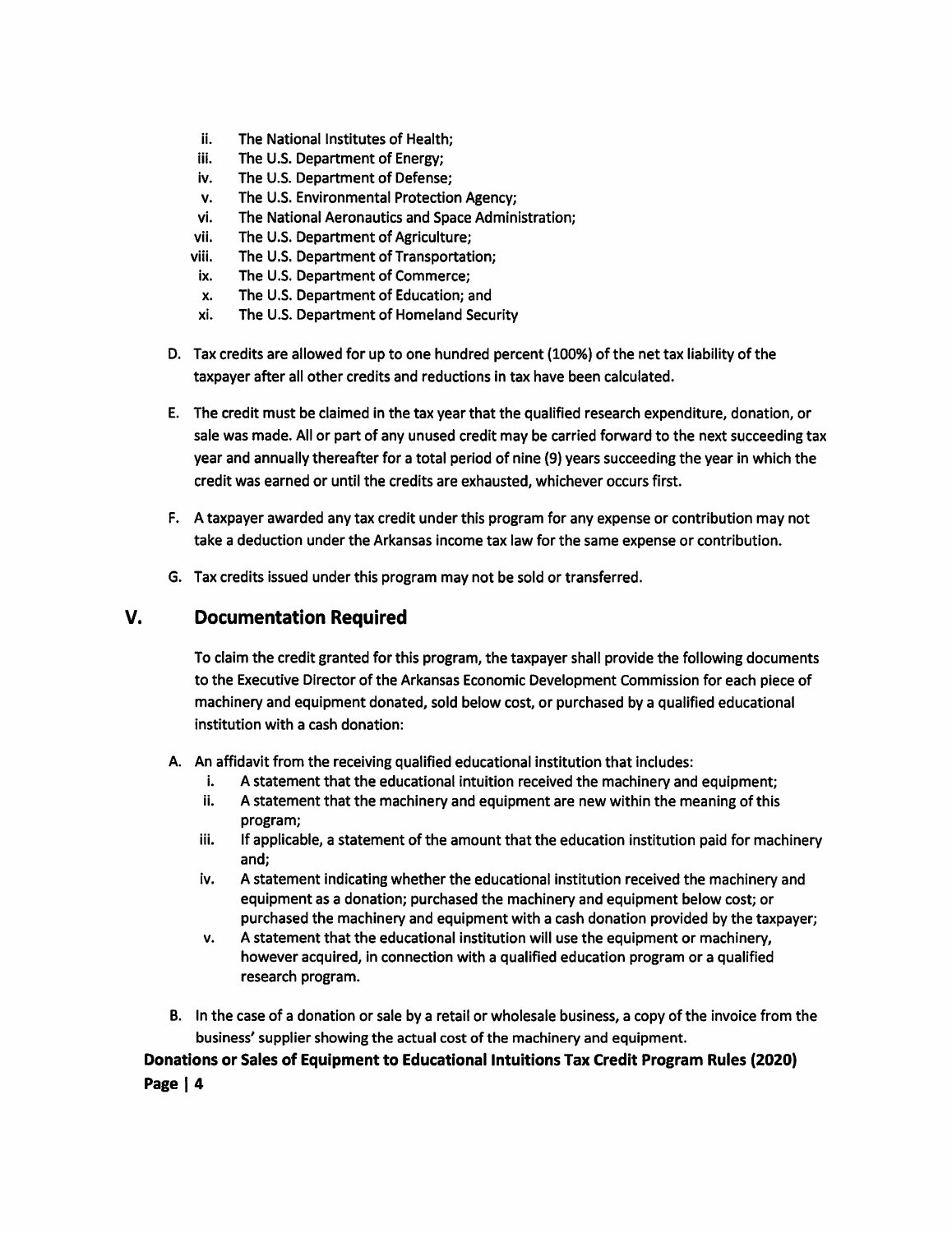- C. In the case of a donation or sale below cost by a manufacturer, a copy of the manufacturer's wholesale price list showing the lowest price of the machinery and equipment for which the credit is claimed.
- D. In the case of a purchase by a qualified educational institution with a cash donation, itemized receipts documenting the amount of the cash donation and the purchase costs of the new machinery and equipment.
- E. In the case of a donation to a qualified research program, documentation of the approval of the Executive Director of the Arkansas Economic Development Commission and the Director of the Division of Higher Education of a qualified research expenditure as part of a qualified research program.

#### VI. **Issuance of Tax Credit**

Upon receipt of the all documentation required, the Executive Director of the Arkansas Economic Development Commission will review the documentation for completeness and if the terms and obligations under the signed financial incentive agreement have been met. If the requirements and obligations have been met, the Arkansas Economic Development Commission will issue a certificate of tax credit that the taxpayer must attach to the income tax return on which the credit is first claimed.

#### VII. **Rulemaking Authority**

The Arkansas Economic Development Commission, the Secretary of the Department of Finance and Administration, the Director of the Division of Higher Education, the Director of the Division of Career and Technical Education, and the Commissioner of the Department of Education, are authorized by § 26-51-1105 to promulgate rules necessary to implement Act 469 of 1985, as amended.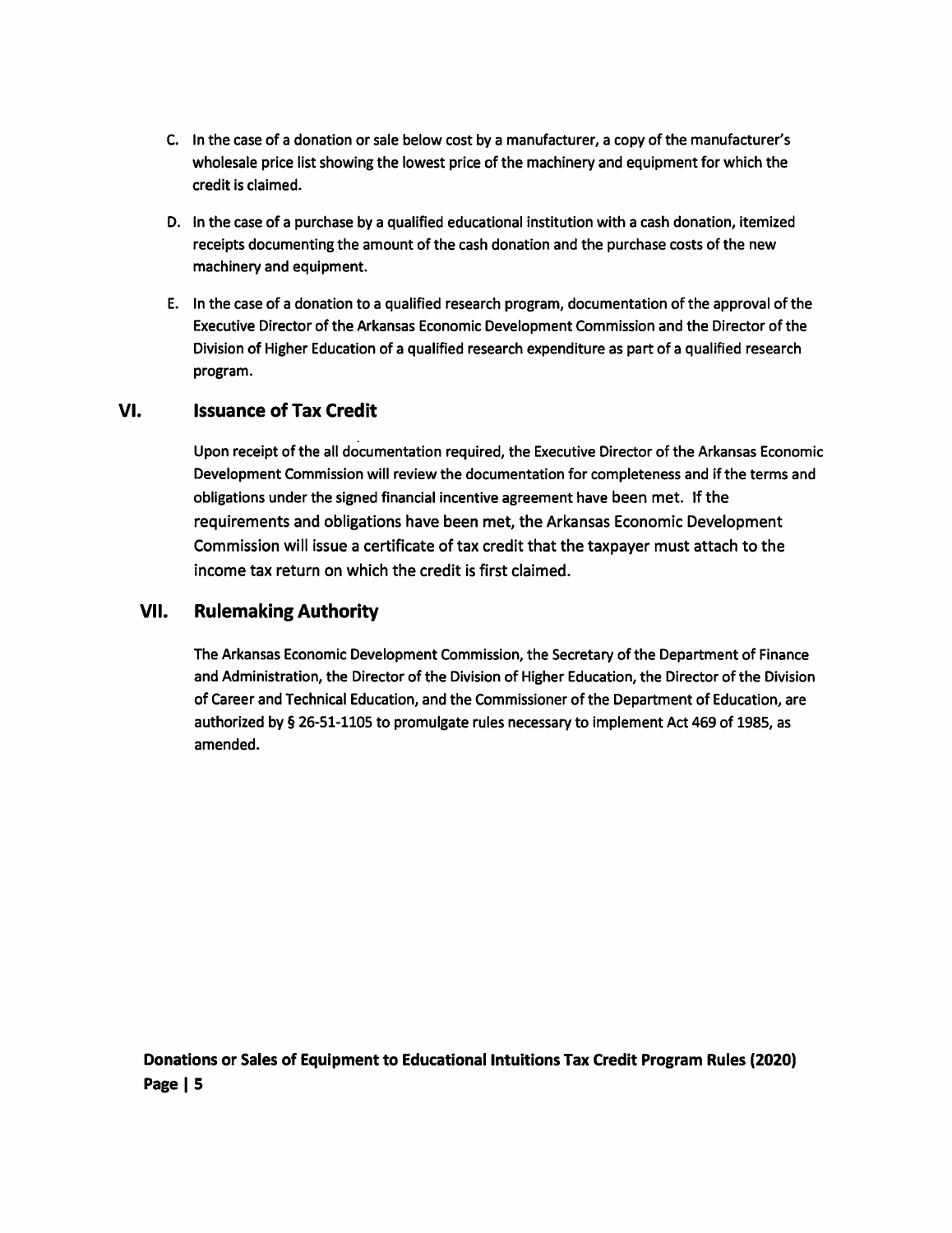**Stricken language would be deleted from and underlined language would be added to present law. Act 203 of the Regular Session**

| 1  | <b>State of Arkansas</b>                                                    |
|----|-----------------------------------------------------------------------------|
| 2  | A Bill<br>92nd General Assembly                                             |
| 3  | <b>SENATE BILL 226</b><br>Regular Session, 2019                             |
| 4  |                                                                             |
| 5  | By: Senator M. Pitsch                                                       |
| 6  | By: Representative Wing                                                     |
| 7  |                                                                             |
| 8  | For An Act To Be Entitled                                                   |
| 9  | AN ACT TO AMEND THE INCOME TAX CREDIT ALLOWED FOR                           |
| 10 | DONATIONS OR SALES OF MACHINERY AND EQUIPMENT TO                            |
| 11 | CERTAIN EDUCATIONAL INSTITUTIONS; TO ALLOW AN INCOME                        |
| 12 | TAX CREDIT FOR CASH DONATIONS TO CERTAIN EDUCATIONAL                        |
| 13 | INSTITUTIONS FOR THE PURCHASE OF MACHINERY AND                              |
| 14 | EQUIPMENT; TO CREATE AN APPLICATION PROCESS FOR BEING                       |
| 15 | GRANTED AN INCOME TAX CREDIT FOR A DONATION OR SALE                         |
| 16 | TO CERTAIN EDUCATIONAL INSTITUTIONS; AND FOR OTHER                          |
| 17 | PURPOSES.                                                                   |
| 18 |                                                                             |
| 19 |                                                                             |
| 20 | <b>Subtitle</b>                                                             |
| 21 | TO AMEND THE INCOME TAX CREDIT ALLOWED                                      |
| 22 | FOR DONATIONS OR SALES OF MACHINERY AND                                     |
| 23 | EQUIPMENT TO CERTAIN EDUCATIONAL                                            |
| 24 | INSTITUTIONS.                                                               |
| 25 |                                                                             |
| 26 |                                                                             |
| 27 | BE IT ENACTED BY THE GENERAL ASSEMBLY OF THE STATE OF ARKANSAS:             |
| 28 |                                                                             |
| 29 | SECTION 1. Arkansas Code § 26-51-1101(2), concerning the definitions        |
| 30 | used in relation to the treatment of donations or sales of equipment to     |
| 31 | educational institutions for income tax purposes, is amended to read as     |
| 32 | follows:                                                                    |
| 33 | (2)<br>"Cost" means:                                                        |
| 34 | (A)<br>In the case of a donation or sale below cost by a                    |
| 35 | wholesale or retail business, the amount actually paid by the wholesaler or |
| 36 | retailer to the supplier for the machinery or and equipment; or             |

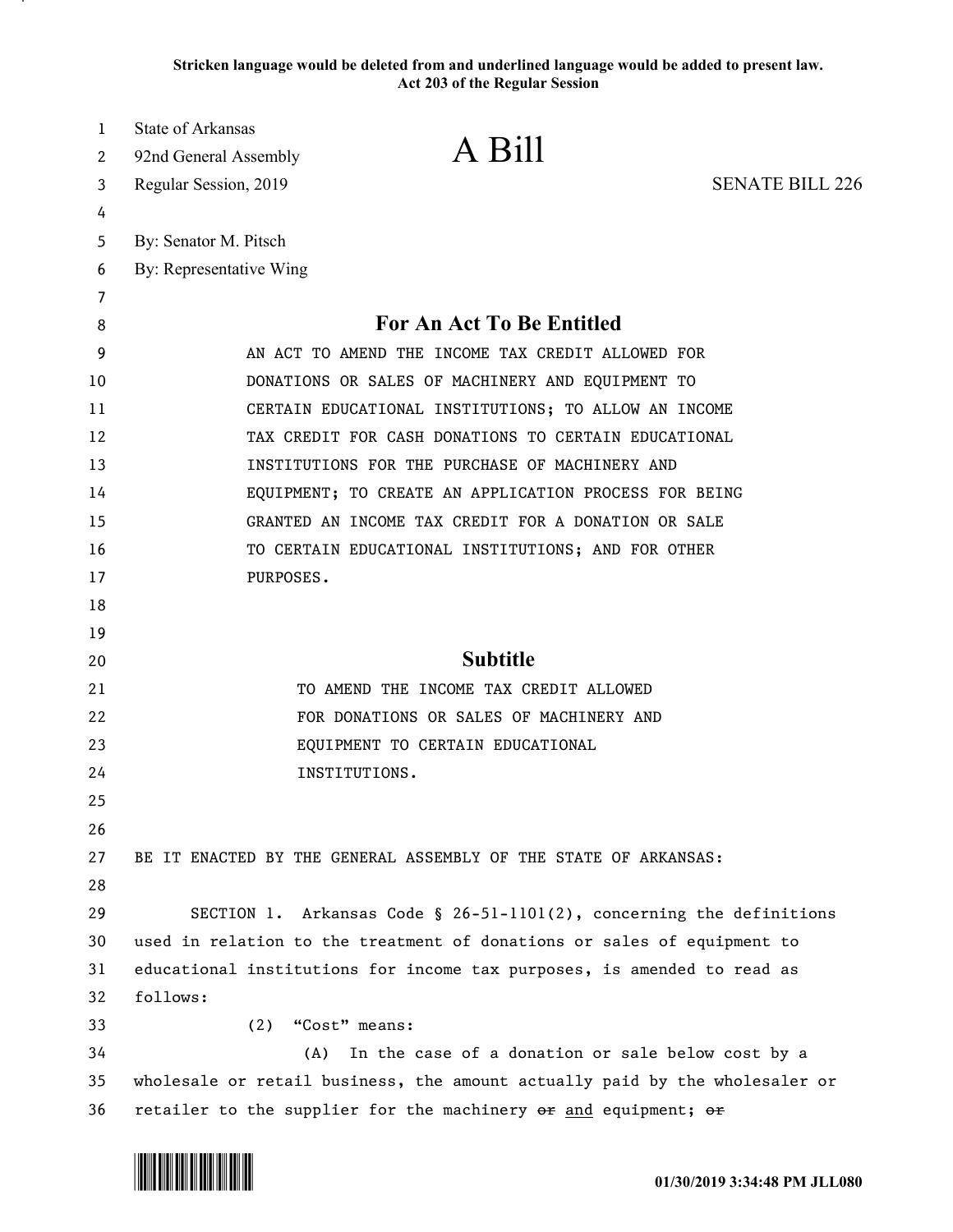(B) In the case of a donation or sale below cost by a 2 manufacturer of machinery  $\theta$  and equipment, the enhanced value of the 3 materials used to produce the machinery  $\Theta$  and equipment, which shall be deemed to be the lowest price at which the manufacturer sells the machinery or and equipment; or (C) In the case of a cash donation by a taxpayer to a qualified educational institution for the purchase of new machinery and equipment, the amount actually paid by the qualified educational institution to the wholesale, retail, or manufacturing business, as documented by itemized receipts; SECTION 2. Arkansas Code § 26-51-1101(5)-(6), concerning the definitions used in relation to the treatment of donations or sales of equipment to educational institutions for income tax purposes, are amended to read as follows: (5) "Qualified education program" means a program conducted by a qualified educational institution under rules prescribed by the Department of Higher Education for programs in colleges, universities, or junior colleges, 19 by the Department of Workforce Career Education for programs in vocational technical training schools and by the Department of Education for programs in 21 elementary or secondary schools, all of which programs are for the purpose of promoting the use of new machinery and equipment for classroom, laboratory, and other educational instruction; (6) "Qualified educational institution" means: 25 (A) Any A public university, college, junior college, or vocational technical training school located in and supported by the State of Arkansas; 28 (B) Any A private university, college, junior college, or vocational technical training school located in Arkansas and qualified for 30 tax-exempt status under the Income Tax Act of 1929, § 26-51-101 et seq.;  $\theta$  and 32 (C) Any A public elementary or secondary school; SECTION 3. Arkansas Code § 26-51-1101(8), concerning the definitions used in relation to the treatment of donations or sales of equipment to educational institutions for income tax purposes, is amended to read as

SB226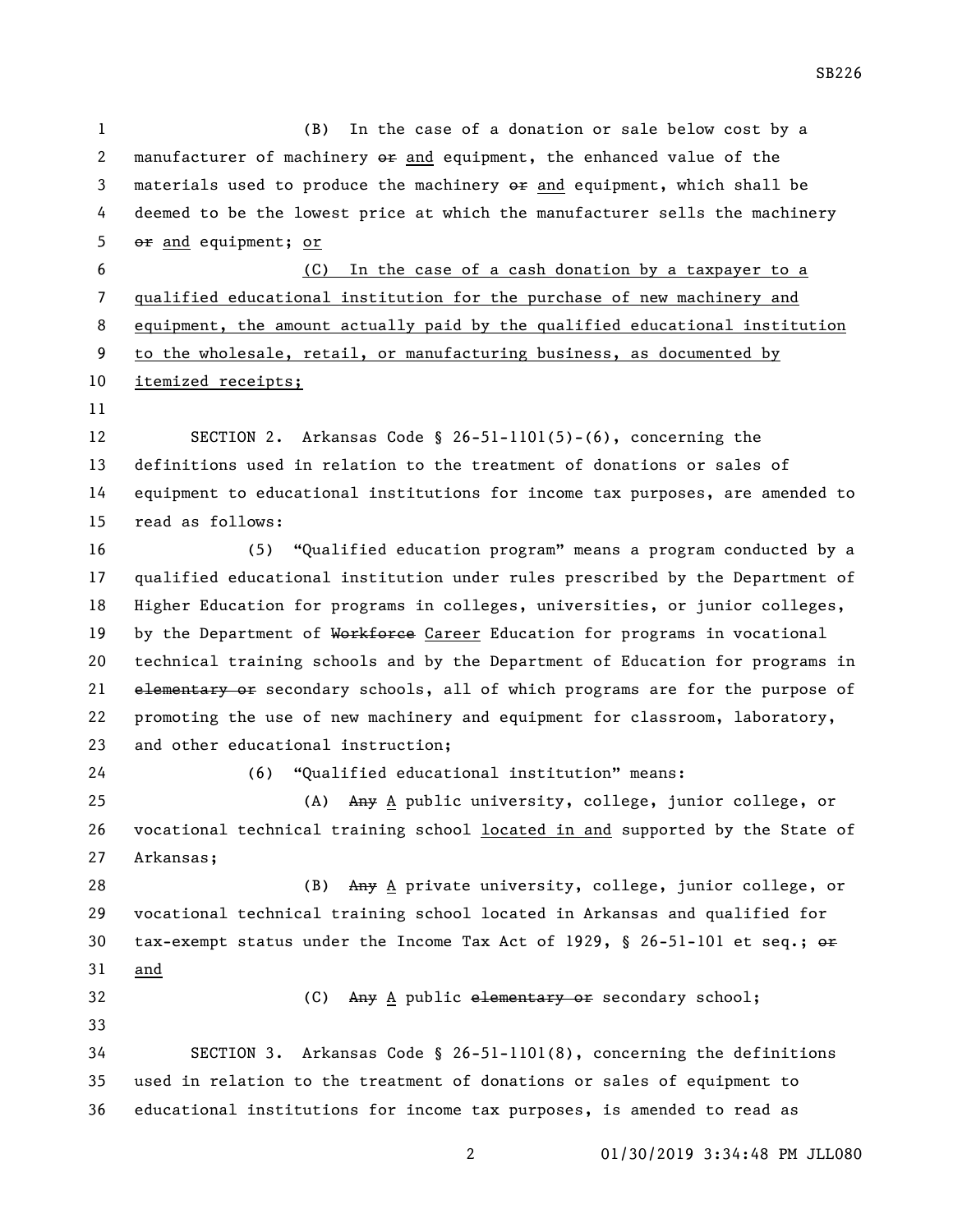follows:

 (8) "Qualified research program" means a program of applied or 3 basic research undertaken by a qualified educational institution pursuant to 4 under rules jointly preseribed promulgated by the Division of Science and Technology Executive Director of the Arkansas Economic Development Commission and the Department of Higher Education under § 15-3-110; SECTION 4. Arkansas Code § 26-51-1102(a), concerning the income tax credit granted in relation to donations or sales of equipment to educational institutions, is amended to read as follows: (a)(1) There is granted a credit against a taxpayer's Arkansas 12 corporate income tax or Arkansas individual income tax for donations by any 13 taxpayer the following types of donations or sales, or both, of new machinery and equipment to a qualified educational institution in connection with a qualified education program or a qualified research program: 16 (A) Donations of new machinery  $\theta$  and equipment; and for sales 18 (B) Sales below cost of machinery and equipment by taxpayers to qualified educational institutions in connection with a 20 qualified education program or a qualified research program; and (C) Cash donations for the purchase of new machinery and equipment by a qualified educational institution. (2) The amount of the credit granted by this section shall be: (A) In the case of a donation, thirty-three percent (33%) 25 of the cost of the machinery and equipment donated; and (B) In the case of a sale below cost, thirty-three percent (33%) of the amount by which the cost is reduced; and (C) In the case of a cash donation, thirty-three percent (33%) of the amount of the cash donation used by the qualified educational institution to purchase new machinery and equipment from a wholesale, retail, or manufacturing business. SECTION 5. Arkansas Code §§ 26-51-1104 and 26-51-1105 are amended to read as follows: 26-51-1104. Documentation required. 36 (a) To claim the credit granted by § 26-51-1102, the taxpayer must

SB226

01/30/2019 3:34:48 PM JLL080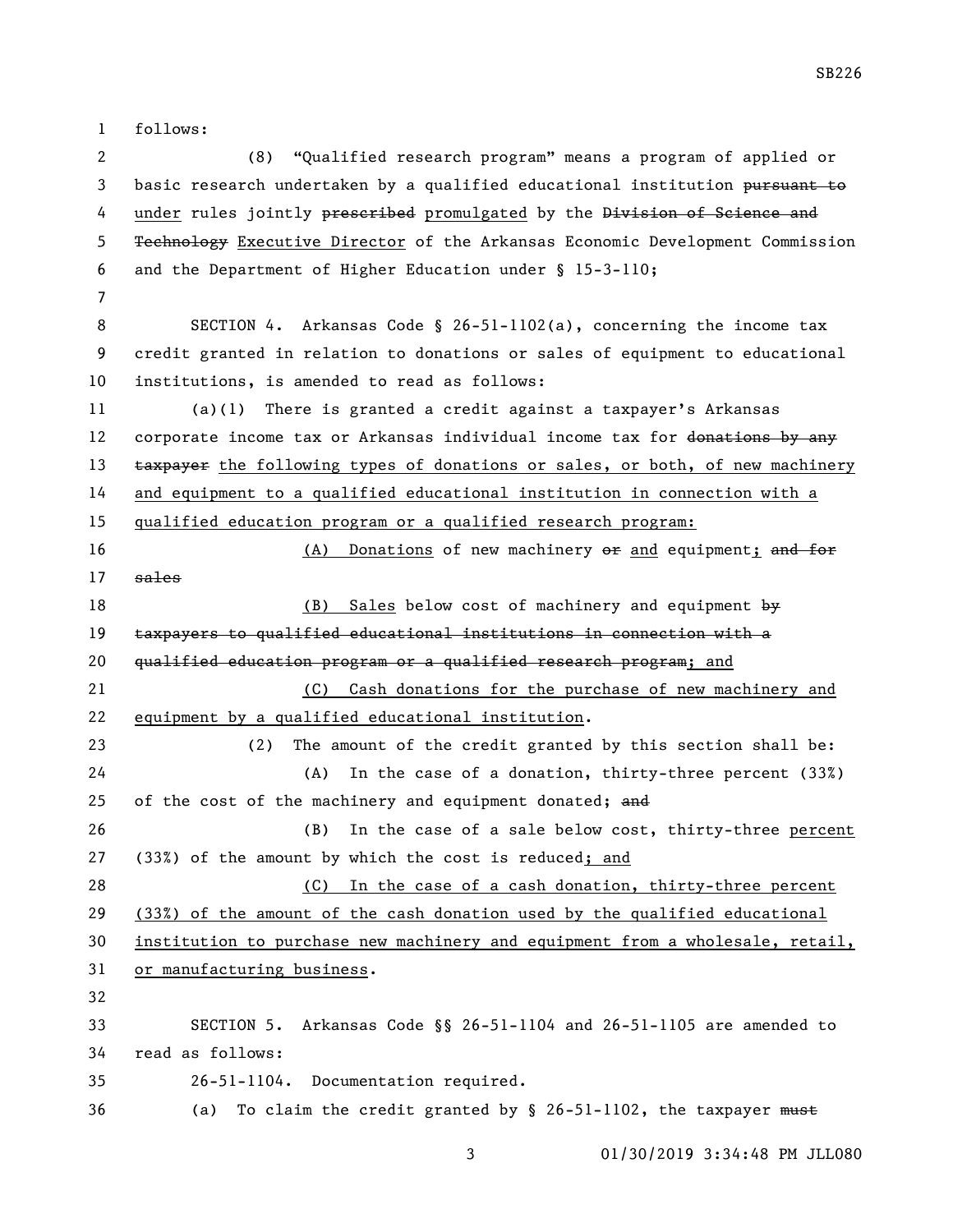shall provide the following for each piece of machinery and equipment 2 donated,  $\Theta$  sold below cost, or purchased by a qualified educational institution with a cash donation: (1) A statement An affidavit from the receiving qualified 5 educational institution that  $\pm$ : (A) The qualified educational institution has received the 7 machinery  $e$  and equipment; that the 8 (B) The machinery  $e \neq 0$  and equipment is new machinery  $e \neq 0$  and 9 equipment within the meaning of this subchapter; that it (C) The qualified educational institution received the 11 machinery  $\Theta$  and equipment as a donation or, if  $\pm \epsilon$  the qualified educational 12 institution purchased the machinery  $\theta$  and equipment below cost, a statement 13 of the amount paid for the machinery  $e\mathbf{r}$  and equipment; and that the 14 (D) The machinery  $\Theta$  and equipment has been donated, purchased by the qualified educational institution with a cash donation provided by a taxpayer, or sold to the qualified educational institution for use in a qualified education program or a qualified research program; and (2)(A) In the case of a donation or sale by a retail or wholesale business, a copy of the invoice from the business' supplier showing 20 the actual cost of the machinery  $e\mathbf{r}$  and equipment. (B) In the case of a donation or sale below cost by a manufacturer, a copy of the manufacturer's wholesale price list showing the 23 lowest price of the machinery  $e\text{F}$  and equipment for which credit is claimed. (C) In the case of a purchase by a qualified educational institution with a cash donation, itemized receipts documenting the amount of the cash donation and the purchase costs of the new machinery and equipment. 27 (b) To claim the credit granted by  $\S$  26-51-1102, the taxpayer must 28 shall show that the Division of Science and Technology Executive Director of the Arkansas Economic Development Commission and the Director of the Department of Higher Education have approved the qualified research expenditure as a part of a qualified research program. (c) Copies of each of the above documents shall be filed by the taxpayer with the Arkansas Economic Development Commission and with his or her return as an attachment to the form prescribed by the Director of the Department of Finance and Administration.